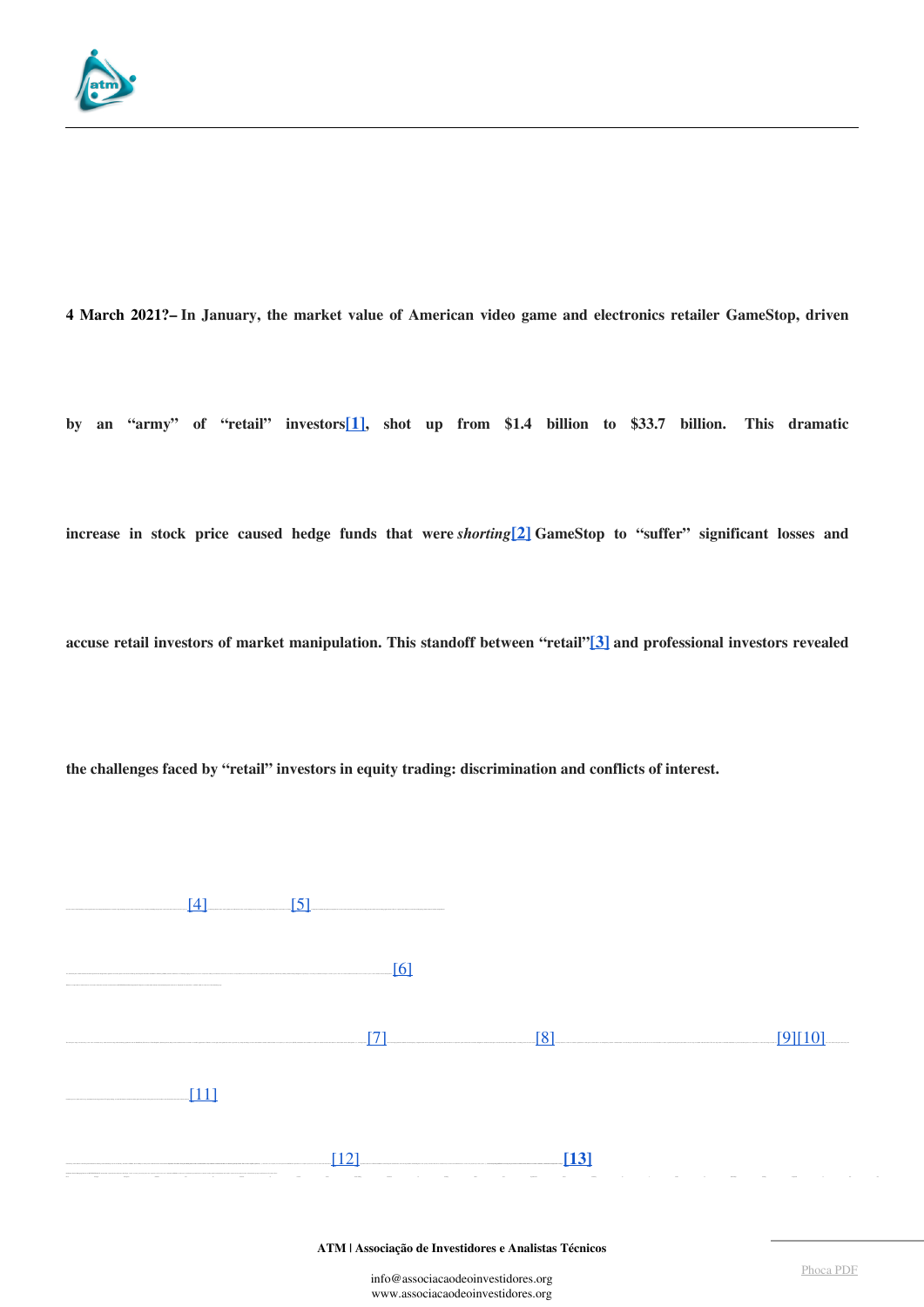| atm |        |              |                                          |
|-----|--------|--------------|------------------------------------------|
|     |        | $\boxed{15}$ |                                          |
|     | $[14]$ |              |                                          |
|     | $[16]$ | 171          | $[18]$<br>the 'powering also find you're |

Contact: Chief Communications Officer ? Arnaud Houdmont ? +32 (0)2 514 37 77 ? [houdmont@betterfinance.eu](mailto:houdmont@betterfinance.eu)

**If you would like to be removed from our mailing list, please send an email to [info@betterfinance.eu.](mailto:info@betterfinance.eu)**

 $\mathbf{m}$ 

[https://www.reuters.com/article/us-retail-trading-gamestop-capitalraise/exclusive-how-gamestop-missed-out-on-capitalizing-on-the-reddit-rally-idUKKBN2A](https://www.reuters.com/article/us-retail-trading-gamestop-capitalraise/exclusive-how-gamestop-missed-out-on-capitalizing-on-the-reddit-rally-idUKKBN2AB14F) [B14F](https://www.reuters.com/article/us-retail-trading-gamestop-capitalraise/exclusive-how-gamestop-missed-out-on-capitalizing-on-the-reddit-rally-idUKKBN2AB14F)

[\[2\]](https://mail.google.com/mail/u/0/#m_-7346696347220786477__ftnref2) Shorting, or short-selling, is a technique by which an investor sells a security (usually borrowed) at a certain price, hoping that the price will decrease in the future; when the price falls, the investor buys back the security for much cheaper than it sold (usually in order to return it to the lender), and earns the difference between the initial selling price and the lower price at which it was bought.

[\[3\]](https://mail.google.com/mail/u/0/#m_-7346696347220786477__ftnref3) "retail" is the name given by EU Law (MiFID) to consumers acting as individual non-professional investors.

[\[4\]](https://mail.google.com/mail/u/0/#m_-7346696347220786477__ftnref4) <https://sven-giegold.de/en/gamestop-frenzy/>

[\[5\]](https://mail.google.com/mail/u/0/#m_-7346696347220786477__ftnref5) Cited in many sources, including <https://www.theguardian.com/business/2021/jan/30/does-robinhood-owe-too-much-to-its-rich-backers>

[\[6\]](https://mail.google.com/mail/u/0/#m_-7346696347220786477__ftnref6) [https://www.esma.europa.eu/sites/default/files/library/esma70-155-11809\\_episodes\\_of\\_very\\_high\\_volatility\\_in\\_trading\\_of\\_certain\\_stocks\\_0.pdf](https://www.esma.europa.eu/sites/default/files/library/esma70-155-11809_episodes_of_very_high_volatility_in_trading_of_certain_stocks_0.pdf)

[\[7\]](https://mail.google.com/mail/u/0/#m_-7346696347220786477__ftnref7) <https://www.cnbc.com/2021/02/18/payment-for-order-flow-the-controversial-wall-street-practice-to-draw-scrutiny-at-robinhood-hearing.html>

[\[8\]](https://mail.google.com/mail/u/0/#m_-7346696347220786477__ftnref8) <https://www.cfainstitute.org/-/media/documents/issue-brief/payment-for-order-flow.ashx>

[\[9\]](https://mail.google.com/mail/u/0/#m_-7346696347220786477__ftnref9)  According to F2iC (a BETTER FINANCE member), "*individual investors often complain on forums of seeing other investors' orders being executed on*